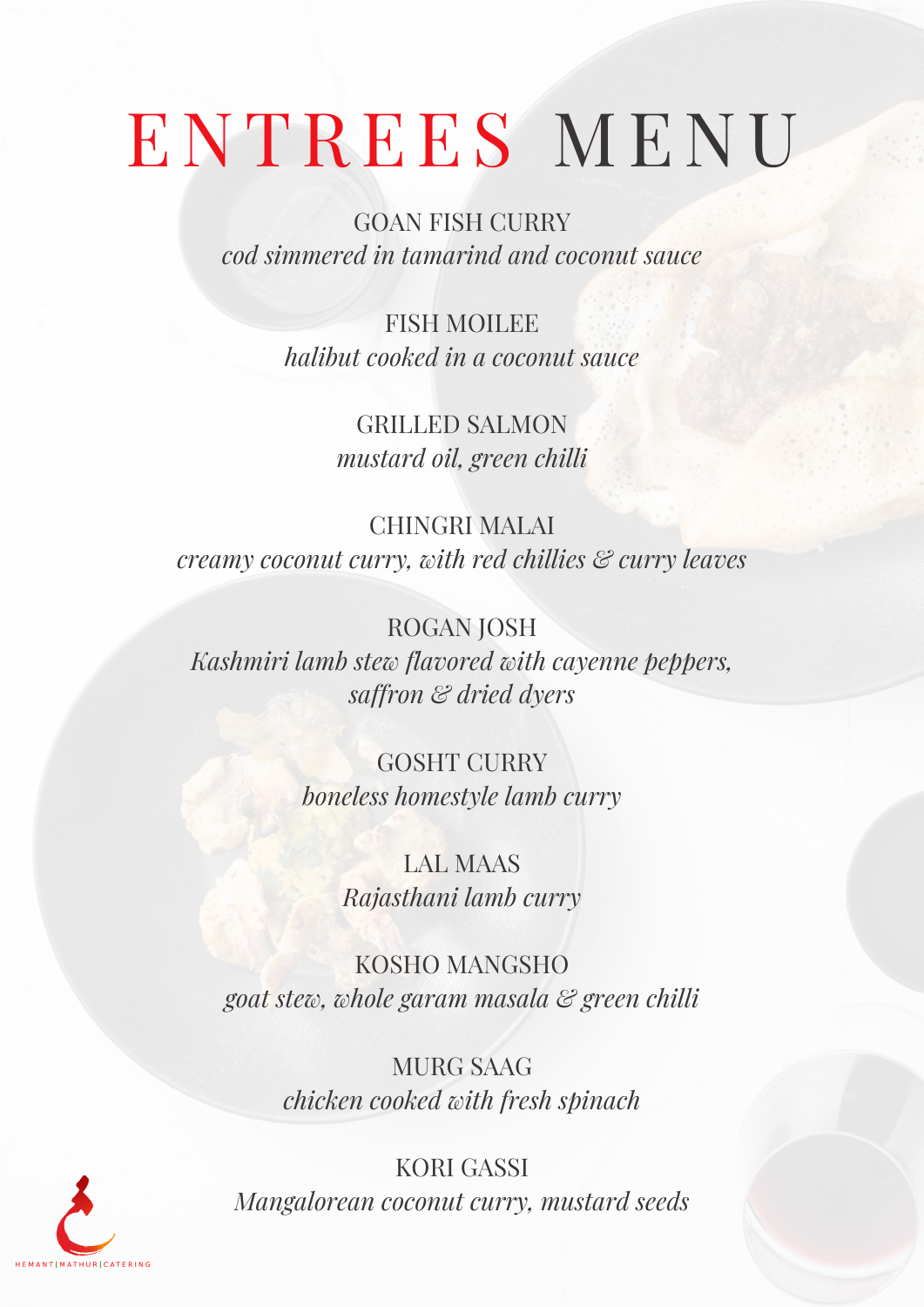COCHIN BLACK PEPPER CHICKEN *chicken with black peppers & coconut milk*

DELHI KA BUTTER CHICKEN *tandoori chicken, tomato fenugreek sauce*

PANEER KHURCHAN *stir fried, paneer with onions & bell peppers*

## MALAI KOFTA *vegetable & paneer dumplings, creamy nut sauce*

SEASONAL VEGETABLES KORMA *mixed vegetables in a coconut cream sauce (Vegan)*

BUTTER PANEER *Indian cheese, tomato & fenugreek sauce*

SPINACH KOFTA *spinach & paneer dumplings, tomato & fenugreek sauce*

> METHI MATAR MALAI *peas, cheese & fenugreek leaves*

GATTE KI SUBJI *chickpea flour dumpling, yogurt sauce*

KALA CHANNA KADHI *black chickpeas in a yogurt onion gravy*

PORTOBELLO MUSHROOMS *paneer stuffing tomato & fenugreek sauce*